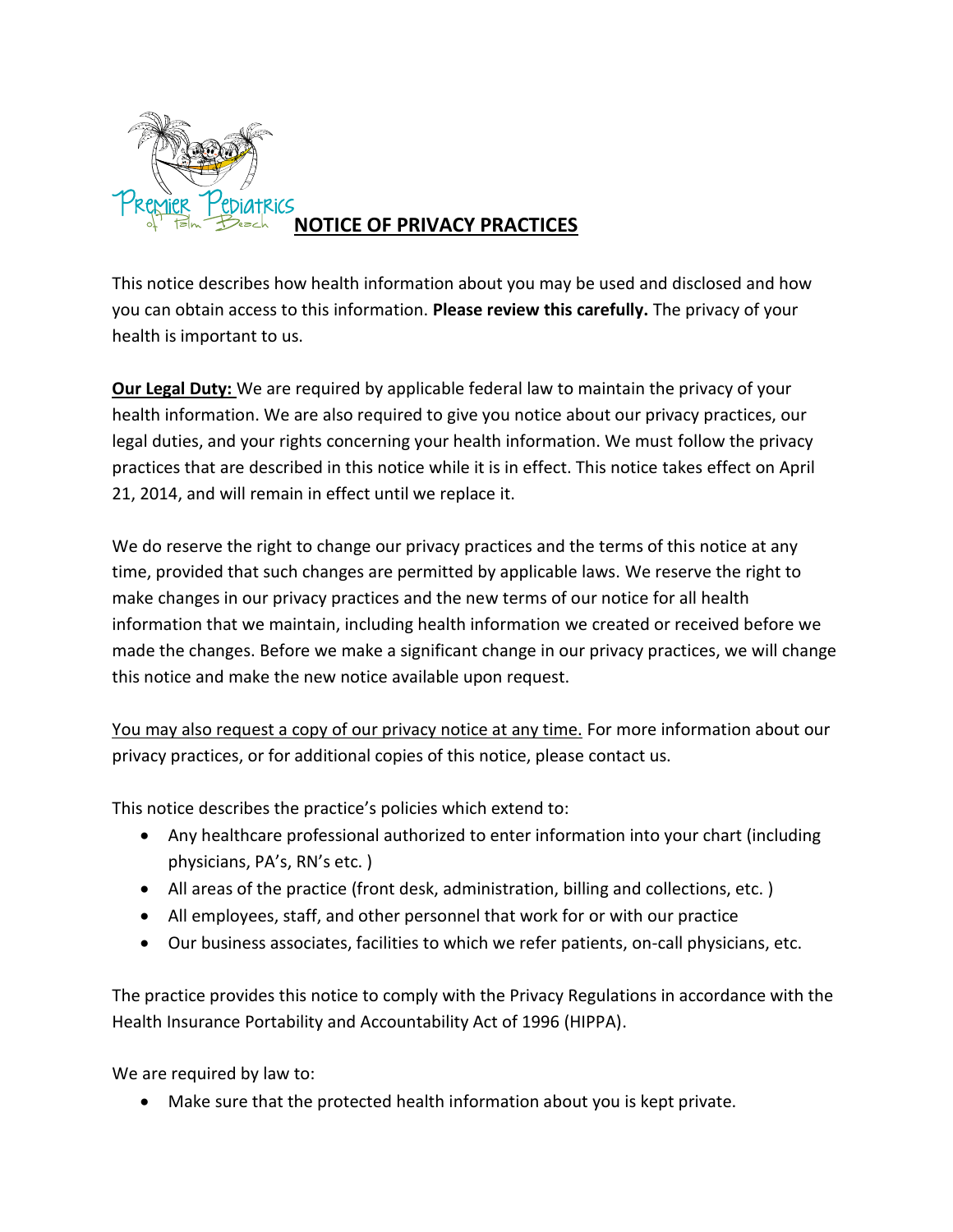- Provide you with the Notice of our Privacy Practices and your legal right with respect to protected health information about you
- Follow the conditions of the Notice of Privacy Practice that is currently in effect

#### **HOW WE MAY USE AND DISCLOSE MEDICAL INFORMATION ABOUT YOU**

The following categories describe different ways that we may use and disclose protected health information that we have and may share with other entities. Each category provides a general explanation and provides some examples of uses. Not every use or disclosure is either listed or actually in place. The explanation is provided for your general information only.

- **Medical Treatment:** We may use and disclose information about you, which you have supplied to us, to provide you with current or prospective medical treatment or services. Therefore, we may disclose medical information about you to doctors, nurses, technicians, medical students, or hospital personnel who are involved in your care. For example, a doctor to whom we refer you to for additional care may need your medical record. Different areas of this practice may also share medical information about you including your record(s), prescriptions, requests of lab work and x-rays. We may also discuss your medical information about you to people outside of the practice who may be involved in your medical care after you leave our practice. This may include your family members or others to whom we refer you to who may provide services that are part of your care. Unless clearly instructed to the contrary, we may release medical information about you to a friend or family member who is involved in your medical care. We may also give information to an individual or entity who helps pay or pays for your care, such as your insurance company.
- **Payment:** We may use and disclose medical information about you for services and procedures so they may be billed and collected from you, an insurance company, or any other third party. For example, we may need to give information to others about treatment you received to obtain payment or reimbursement for the care. We may also tell your health care plan and/or referring physician about a treatment you are going to receive to obtain prior approval, to determine whether your plan will cover the treatment, or to facilitate payment involving a referring physician.
- **Operational Uses:** Medical information about you may be used and disclosed in order to run our practice more efficiently and to make sure that all of our patients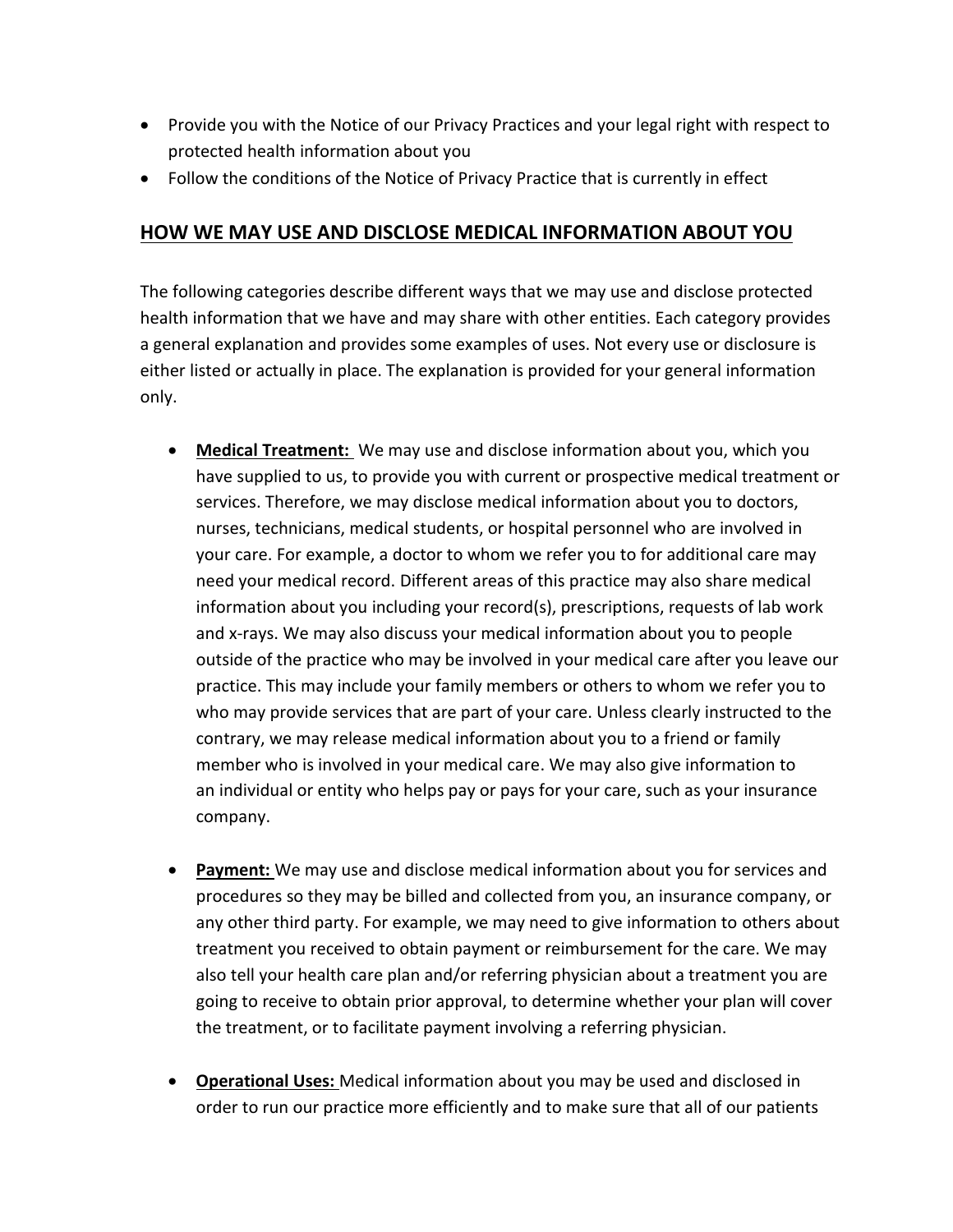receive quality care. These uses may include reviewing your treatment and services to evaluate the performance of our staff, to decide what additional services to offer and where, to evaluate what services will not be needed, or to determine whether certain new treatments are effective. We may also disclose information to doctors, nurses, technicians, medical students, and other personnel for review and learning purposes. We may also compare our medical information with medical information from other practices to determine how we are doing and see where we can make improvements in the care and services we offer. We will likely remove information that identifies you from this set of medical information so others may use it to study healthcare and healthcare delivery without learning who the specific patients are. We may also use or disclose information about you for internal and external utilization review and/or quality assurance, to business associates for the purpose of helping us to comply with our legal requirements, to auditors to verify our records, to billing companies to aid us in this process and the like. Whenever business associates are used, we will advise them of their continued obligation to maintain the privacy of your medical records.

- **Appointment & Patient Reminders:** We may use and disclose medical information to contact you as a reminder that you have an appointment to receive medical care with the practice or that you are due to receive periodic care from the practice. This contact may be via phone, email, or in writing, and may involve leaving an e-mail message, phone message on an answering machine, all of which could possibly be picked up by others.
- **Others Involved In Your Care:** In addition, we may disclose medical information about you to an entity assisting in disaster relief efforts so that your family can be notified about your condition, status, and location.
- **Research:** Under certain circumstances, we may use and disclose medical information about you for research purposes regarding medications, efficiency of treatment protocols and the like. All research projects are subject to an approval process, which evaluates a proposed research project and its use of medical information. Before we use or disclose medical information for research, the project will have to have been approved through this research approval process. However, we may disclose medical information about you to people who are preparing to conduct a research project(for example, to help them look for patients with specific medical needs) as long as the medical information they review does not leave the practice. We will attempt to make the information non-identifiable to a specific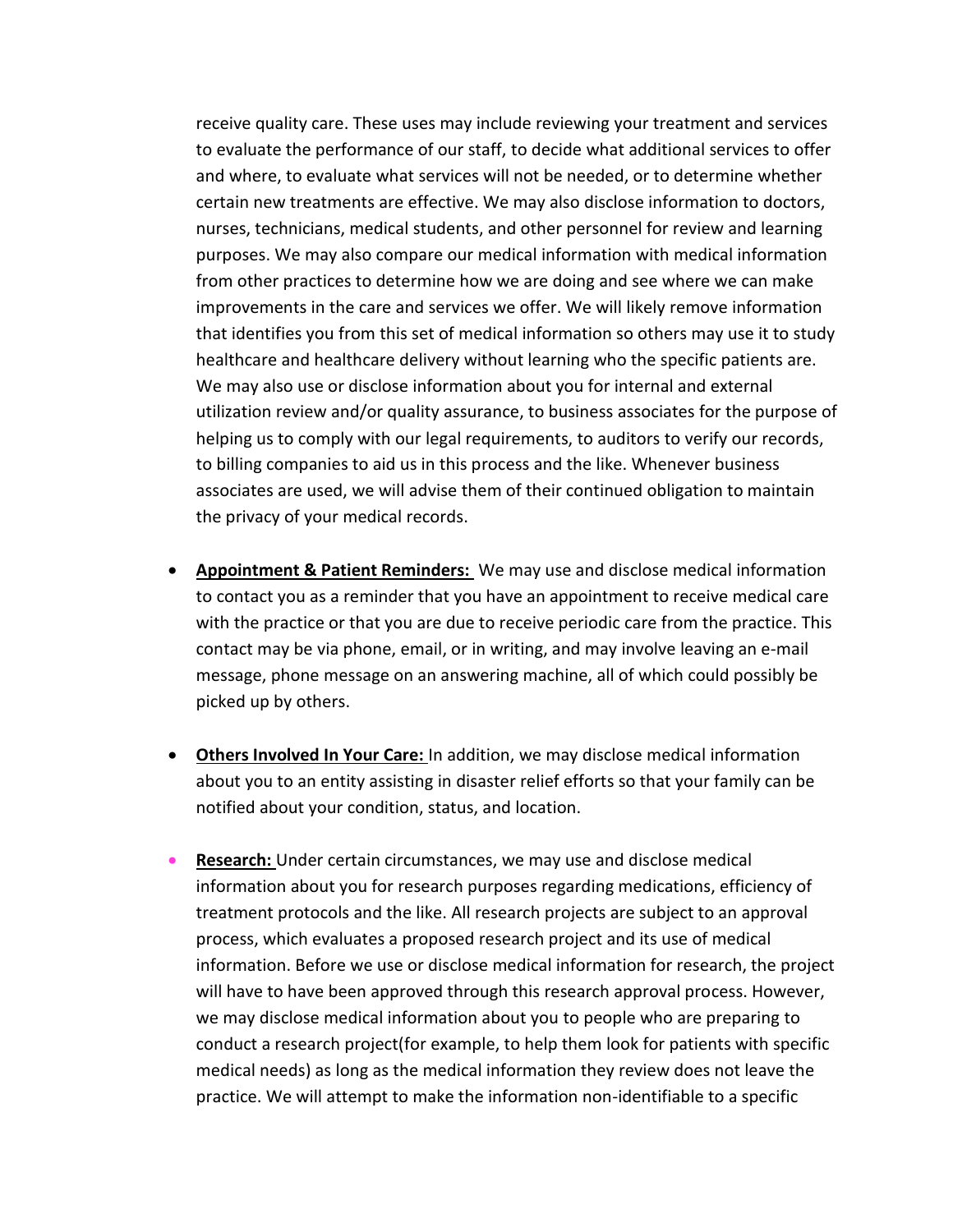patient, but we cannot guarantee that we can always do this. We will endeavor to (but cannot guarantee that we will) seek your specific permission if the researcher will have access to your name, address, or other information that reveals who you are or will be involved in your care with the practice.

- **Required by Law:** We will disclose medical information about you when required to do so by federal, state and local law.
- **To Avert A Serious Threat to Your Health or Safety:** We may use and disclose medical information about you when necessary to prevent a serious threat either to your specific health and safety or the health and safety of the public or another person. We would only disclose this information to someone in order to prevent the threat.
- **Organ and Tissue Donation:** If you are an organ donor, we may release medical information to organizations that handle organ procurement or organ, eye or tissue transplantation or to an organ donation bank, as necessary to facilitate organ or tissue donation and transportation.
- **Worker's Compensation:** We may release medical information about your for workers' compensation or similar programs. These programs provide benefits for injuries or illnesses that are work-related.
- **Public Health Risks:** Law or public policy may require us to disclose medical information about you for public health activities. Generally, these activities include:
	- 1. To prevent or control disease, injury or disability.
	- 2. To report births and deaths.
	- 3. To report child neglect or abuse.
	- 4. To report reactions to medications or problems with products.
	- 5. To notify people or recalls or products that were used or that we may be using.
	- 6. To notify a person who may have been exposed to a disease or who may be at risk for contracting or spreading a disease or condition.
	- 7. To notify the appropriate government authority if we believe a patient has been a victim of abuse, neglect, or domestic violence.
- **Investigation and Government Activities:** We may disclose medical information to a local, state, or federal agency for activities authorized by law. These oversight activities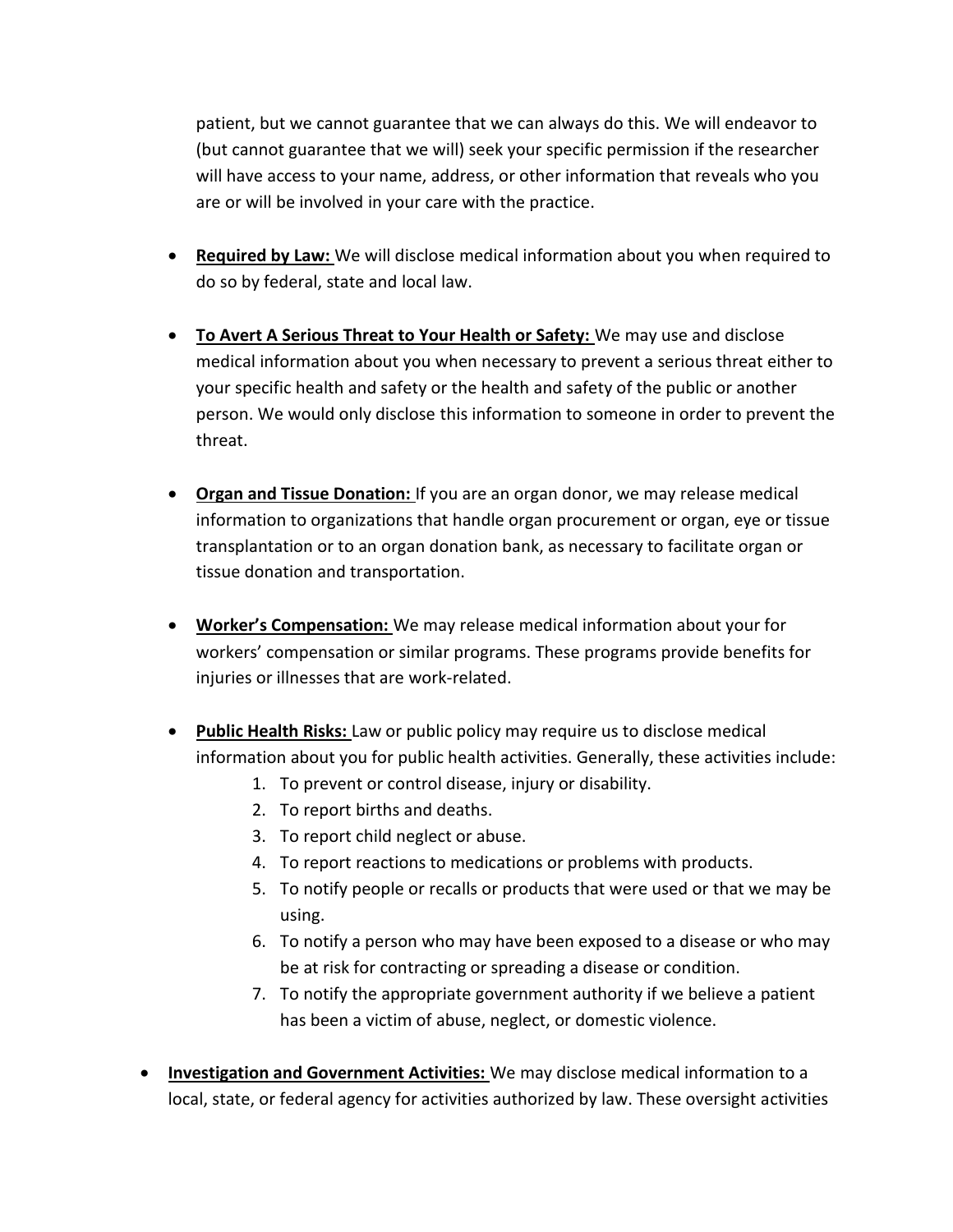include, for example, audits, inspections, investigations, and licensure. The payer, the government, and other regulatory agencies find these activities necessary in order to monitor the healthcare system, government programs, and compliance with civil rights laws.

- **Lawsuits and Disputes:** If you are involved in a lawsuit or a dispute, we may disclose medical information about you in response to a court or administrative order. This is particularly true if you make your health an issue. We may also disclose medical information about you in response to a subpoena, discovery request, or other lawful process by someone else involved in a dispute. We shall attempt in these cases to tell you about the request so that you may obtain an order protecting the information requested if possible. We may also use such information to defend ourselves or any member of our practice in any actual or threatened action.
- **Law Enforcement:** We may release medical information if asked to do so by a law enforcement official. For example:
	- 1. In response to a court order, subpoena, warrant, summons or similar process;
	- 2. To identify or locate a suspect, fugitive, material witness, or missing person;
	- 3. About the victim of a crime if, under certain limited circumstances, we are unable to obtain the person's agreement;
	- 4. About the death we believe may be the result of criminal conduct;
	- 5. In emergency circumstances to report a crime, the location of the crime or victims, or the identity, description or location of the person who committed the crime.
- **Coroners, Medical Examiners and Funeral Directors:** We may also release medical information to a coroner or medical examiner. This may be necessary, for example, to identify a deceased person or determine the cause of death. We may also release medical information about patients of the practice to funeral directors as necessary to carry out the duties of their job.
- **Inmates:** If you are an inmate of a correctional institution or under the custody of a law enforcement official, we may release medical information we already have about you to the correctional institution or law enforcement official. This release would be necessary (1) for the institution to provide you with healthcare; (2) to protect your health and safety or the health and the safety of others; (3) for the safety and security of the correctional institution.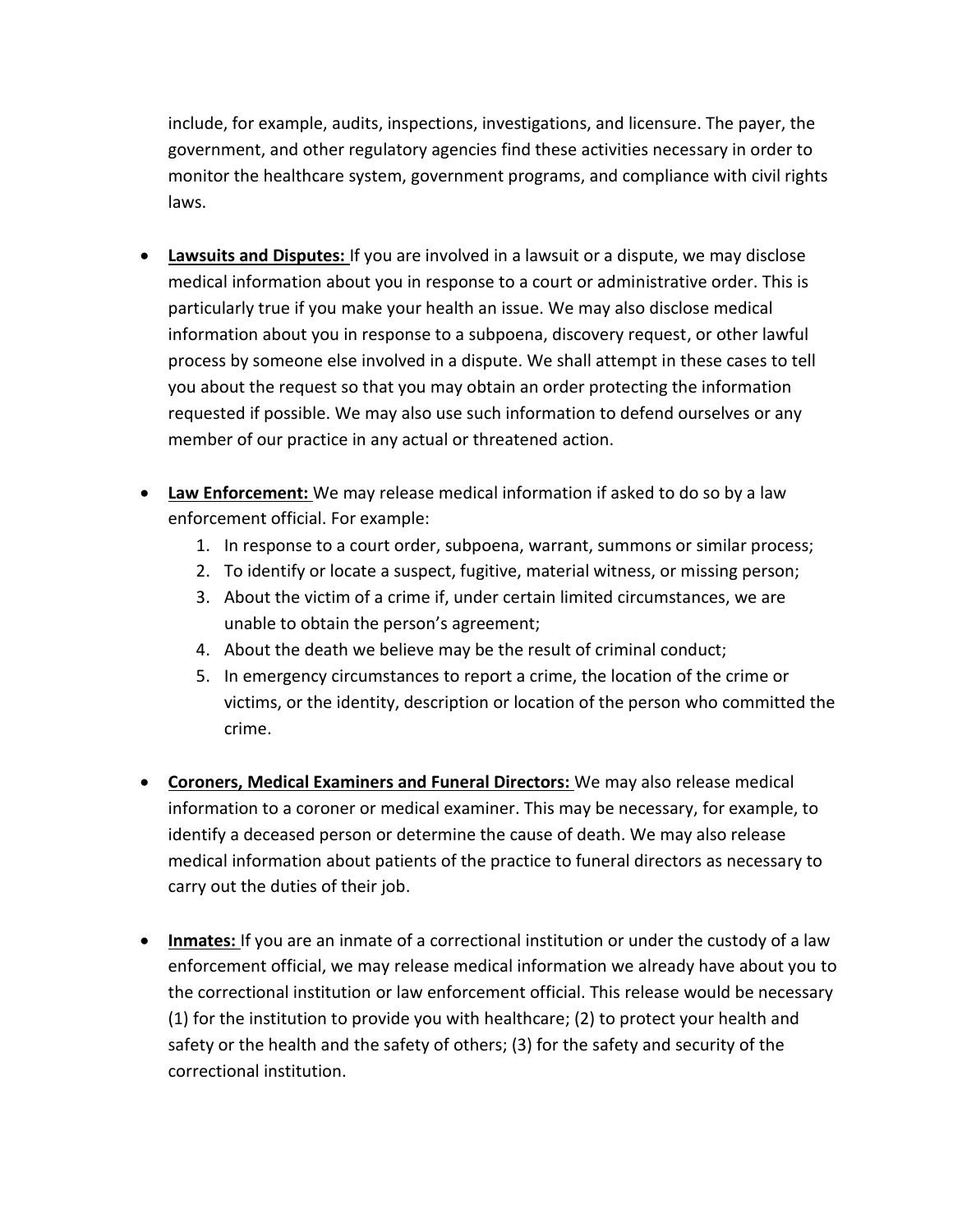## **CHANGES TO THE NOTICE**

We reserve the right to change this notice at any time. We reserve the right to make the revised or changed notice effective for the medical information we already have about you as well as any information we may receive from you in the future. We will have a copy of the current notice in the practice lobby. The notice will contain on the first page the date of the last revision and effective date. In addition, each time you visit the practice for treatment or health care services, you may request a copy of the current notice that is in effect.

### **COMPLAINTS**

If you believe your privacy rights have been violated, you may file a complaint with the practice or with the Secretary of the Department of Health and Human Services. To file a complaint with the practice, contact our office manager, who will direct you on how to file an office complaint. All complaints must be submitted in writing. You will not be penalized for filing a complaint.

### **OTHER USES OF MEDICAL INFORMATION**

Other uses and disclosures of medical information not covered by this notice or the laws that apply to us will be made only with your written permission, unless those uses can be reasonably inferred for the intended uses above. If you have provided us with your permission to use or disclose medical information about you, you may revoke that permission, in writing, at any time. If you revoke that permission, we will no longer use or disclose medical information about you for the reasons covered by your written authorization. However, you understand that we are unable to take back any disclosures we have already made with your prior permission, and that we are required to retain our records regarding the care that we provided to you.

### **PATIENT RIGHTS**

This section describes your rights and the obligations of this practice regarding use and disclosure of your medical information.

You have the following rights regarding medical information we maintain about you: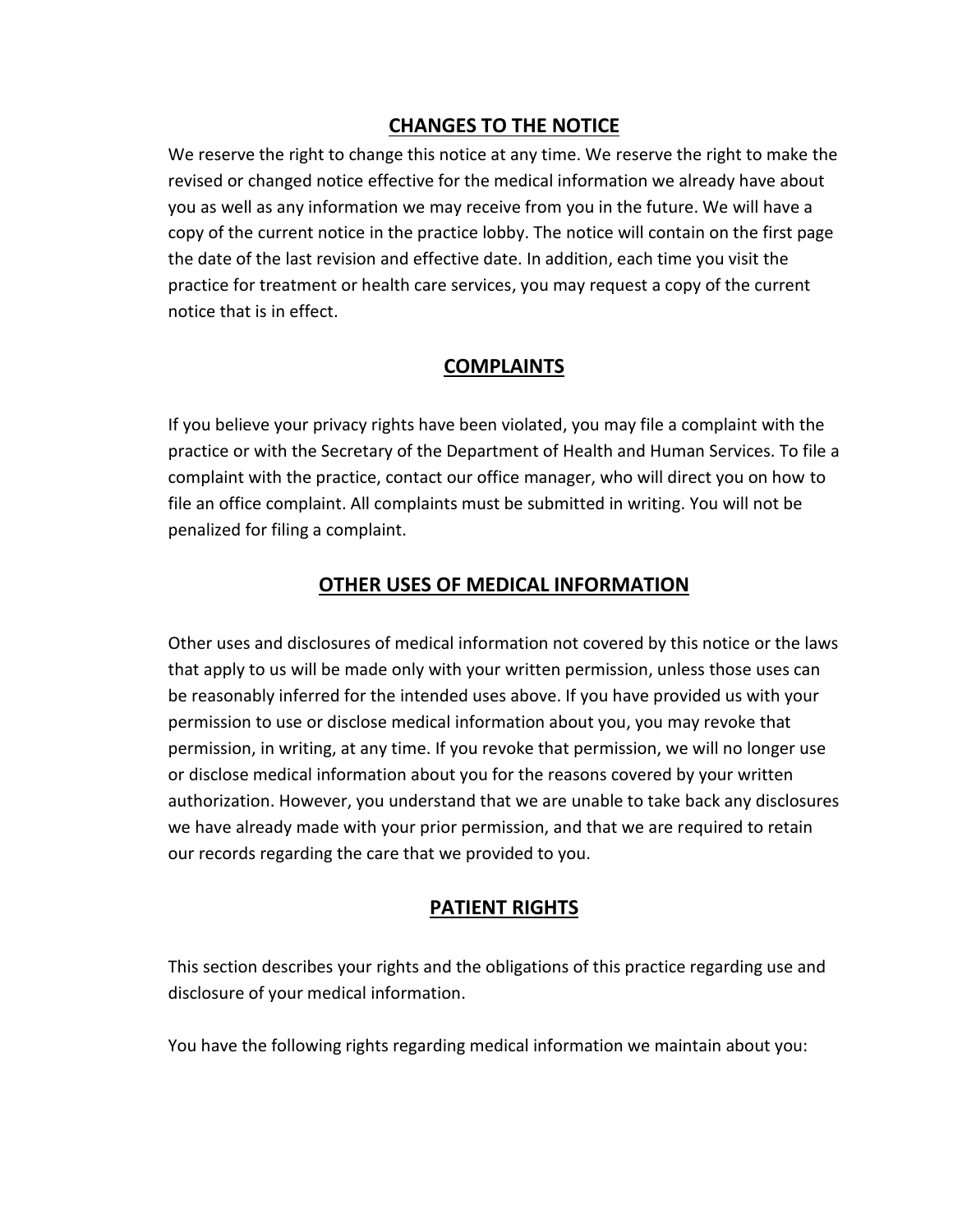**• Right to Inspect and Copy:** You have the right to inspect and copy medical information that may be used to make decisions about your care. This includes your own medical and billing records, but does not include psychotherapy notes. It also does not include information compiled for a civil, criminal, or administrative action or proceeding and protected health information that is subject to law that prohibits access to protected health information. Upon proof of an appropriate legal relationship, records of others related to you or under your care (guardian or custodial) may also be disclosed.

To inspect and copy your medical record, you must submit your request in writing to an authorized employee of Premier Pediatrics. If you request a copy of the information, we may charge you a fee for the costs of copying, mailing, and other supplies (tapes, disks, ctc.) associated with your request.

 **Right to Request Restrictions:** You have the right to request a restriction or limitation on the medical information we use or disclose about you for treatment, payment, or healthcare operations. You also have the right to request a limit on the medical information we disclose about you or someone who is involved in your care or the payment for your care (a family member or friend). For example, you could ask that we not use or disclose information about treatment you received.

We are not required to agree to your request and we may not be able to comply with your request. If we do agree, we will comply with your request. However, we shall not comply, even with a written request, if the information is needed to provide emergency treatment to you.

To request restrictions, you must make your request in writing. In your request, you need to indicate:

- 1. What information you want to limit;
- 2. Whether you want to limit our use, disclosure, or both; and
- 3. To whom you want the limits to apply (e.g., disclosures to your children, parents, spouse, etc.)
- **Right to Request Confidential Communications:** You have the right to request that we communicate with you about medical matters in a certain way or at a certain location. For example, you can ask that we only contact you at work or by mail, that we not leave a voicemail or e-mail, or the like.